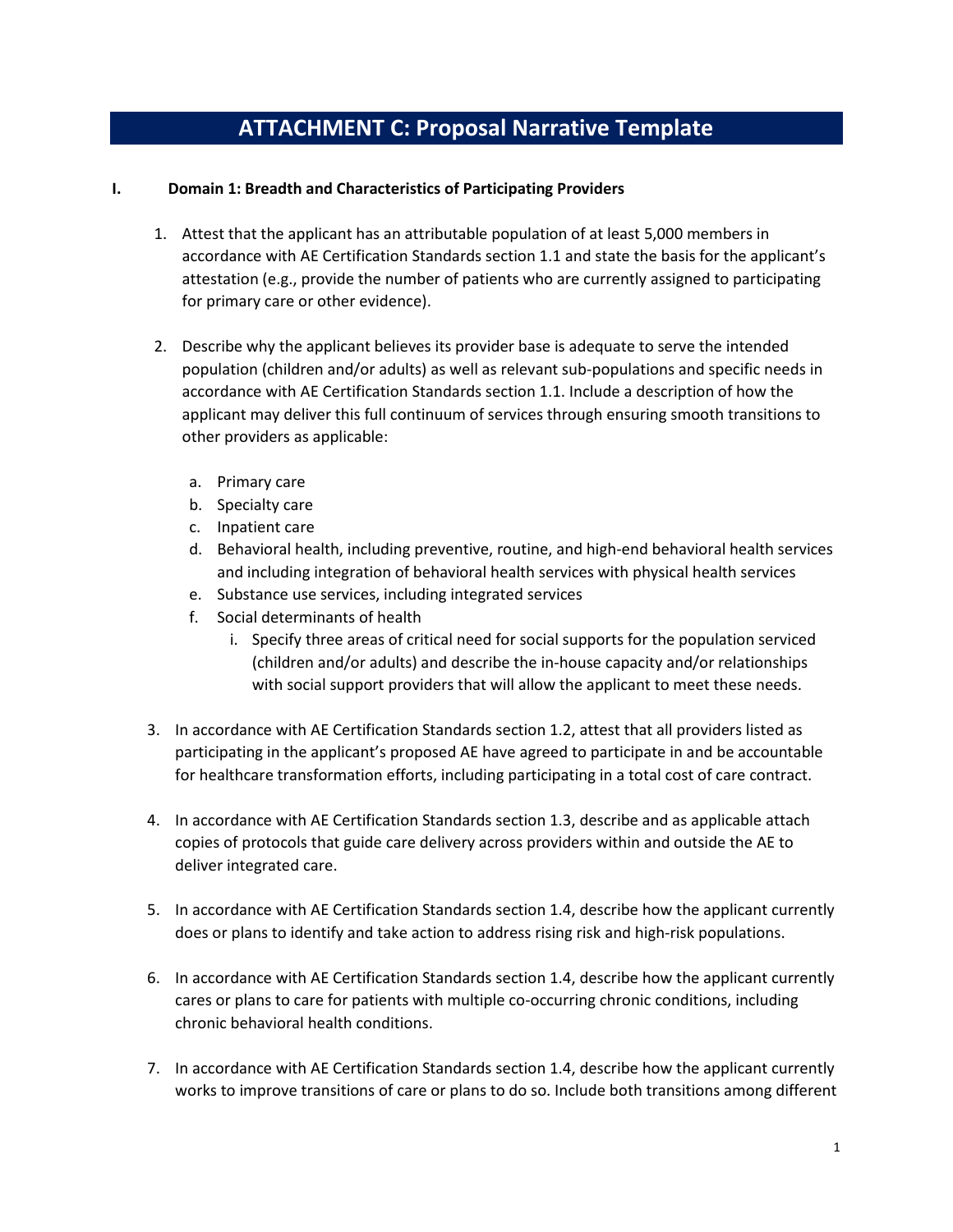levels of care within health care as well as at key points of life transitions such as discharge from corrections, engagement with DCYF, etc.

8. In accordance with AE Certification Standards section 1.5, describe how the AE assures timely access to care as described below. Provide evidence from within the previous six months to demonstrate compliance:

| Appointment                    | <b>Access Standard</b>                      |
|--------------------------------|---------------------------------------------|
| After Hours Care Telephone     | 24 hours 7 days a week                      |
| <b>Emergency Care</b>          | Immediately or referred to an emergency     |
|                                | facility                                    |
| <b>Urgent Care Appointment</b> | Within 24 hours                             |
| Routine Care Appointment       | Within 30 calendar days                     |
| New Member Appointment         | 30 calendar days                            |
| <b>Physical Exam</b>           | 180 calendar days                           |
| <b>EPSDT</b> appointment       | Within 6 weeks                              |
| Non-emergent, non-urgent       | Within ten (10) calendar days for diagnosis |
| mental health or substance     | or treatment                                |
| use condition                  |                                             |

# **II. Domain 2: Corporate Structure and Governance**

In accordance with AE Certification Standards section 2, attest that the applicant's governance structure as described in Attachment C and accompanying attachments is compliant with each of the following requirements. If the applicant does not yet meet the requirement, please state the applicant's plan and timeline to achieve compliance:

- 1. Board of Directors membership meeting the minimum requirements:
	- a. Most voting members are primary care providers and behavioral health providers and at least three members are primary care providers and at least three are behavioral health providers. This means the members are representatives appointed by participating primary care providers and behavioral health providers who are listed on the Provider Base tab of Attachment C.
	- b. If the applicant is applying to serve children:
		- i. Pediatric primary care provider
		- ii. Pediatric behavioral health provider
		- iii. Pediatric member of Consumer Advisory Committee, who is a Medicaid member attributed to the AE or a representative of an attributed member
		- iv. Community-based organization provider of age-appropriate social supports
	- c. If the applicant is applying to serve adults:
		- i. Internal medicine primary care provider
		- ii. Adult behavioral health provider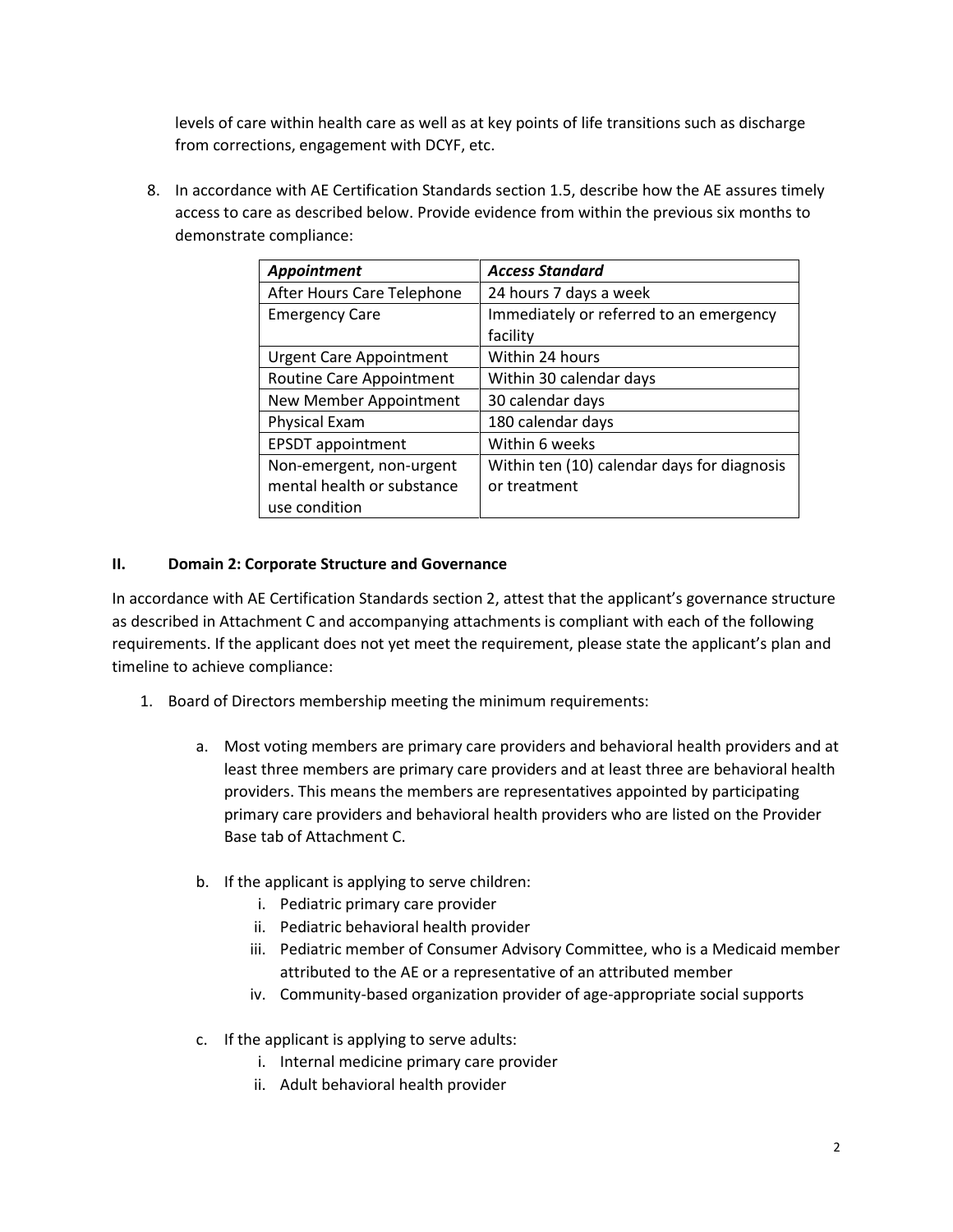- iii. Adult member of Consumer Advisory Committee, who is a Medicaid member attributed to the AE
- iv. Community-based organization provider of age-appropriate social supports
- d. There is a Board-level Governing Committee with a distinct focus on Medicaid that includes an Integrated Care Committee, a Quality Oversight Committee, and a Finance Committee. The Governing Committee is responsible for designing the distribution plan for any shared savings earned and, as applicable, the plan for distributing responsibility for any shared losses.
- e. There is a Compliance Officer with an unimpeded line of communication with the Board who is not legal counsel for the Board
- f. There is a Community Advisory Committee that includes at least four persons who are Medicaid beneficiaries attributed to the AE, or who are appropriate family representatives of those beneficiaries, and who are representative of the populations served by the AE (children and/or adults).
- g. The Community Advisory Committee also includes at least one representative from a Health Equity Zone organization that operates in the AE's geographic service area.
- 2. In accordance with AE Certification Standards section 2.4, identify any MCOs with which the applicant has begun discussions in preparation for potential contracting. Does the applicant currently have an executed contract, an MOU, or a jointly executed Letter of Intent to contract with a Medicaid MCO using an Alternative Payment Methodology such as a total cost of care model? Please briefly describe the applicant's plan to meet the requirement of having a total cost of care contract with at least once MCO.

#### **III. Domain 3: Leadership and Management**

- 1. In accordance with AE Certification Standards section 3.1, identify the Chief Executive and/or Medicaid AE Program Director responsible to the Board of Directors and responsible for AE operations. If this person has not yet been hired, describe the plan and timeline to do so.
- 2. In accordance with AE Certification Standards section 3.1, describe the management structure and staffing profile that the AE will deploy to ensure the component parts of the AE will be integrated into a coordinated system of care. This structure can include management services agreements with MCOs or subcontracts with other vendors. Component parts/activities that should be included in this structure/profile include:
	- a. Integrated care management
	- b. IT infrastructure and data analytics
	- c. Quality assurance and tracking
	- d. Unified financial leadership and systems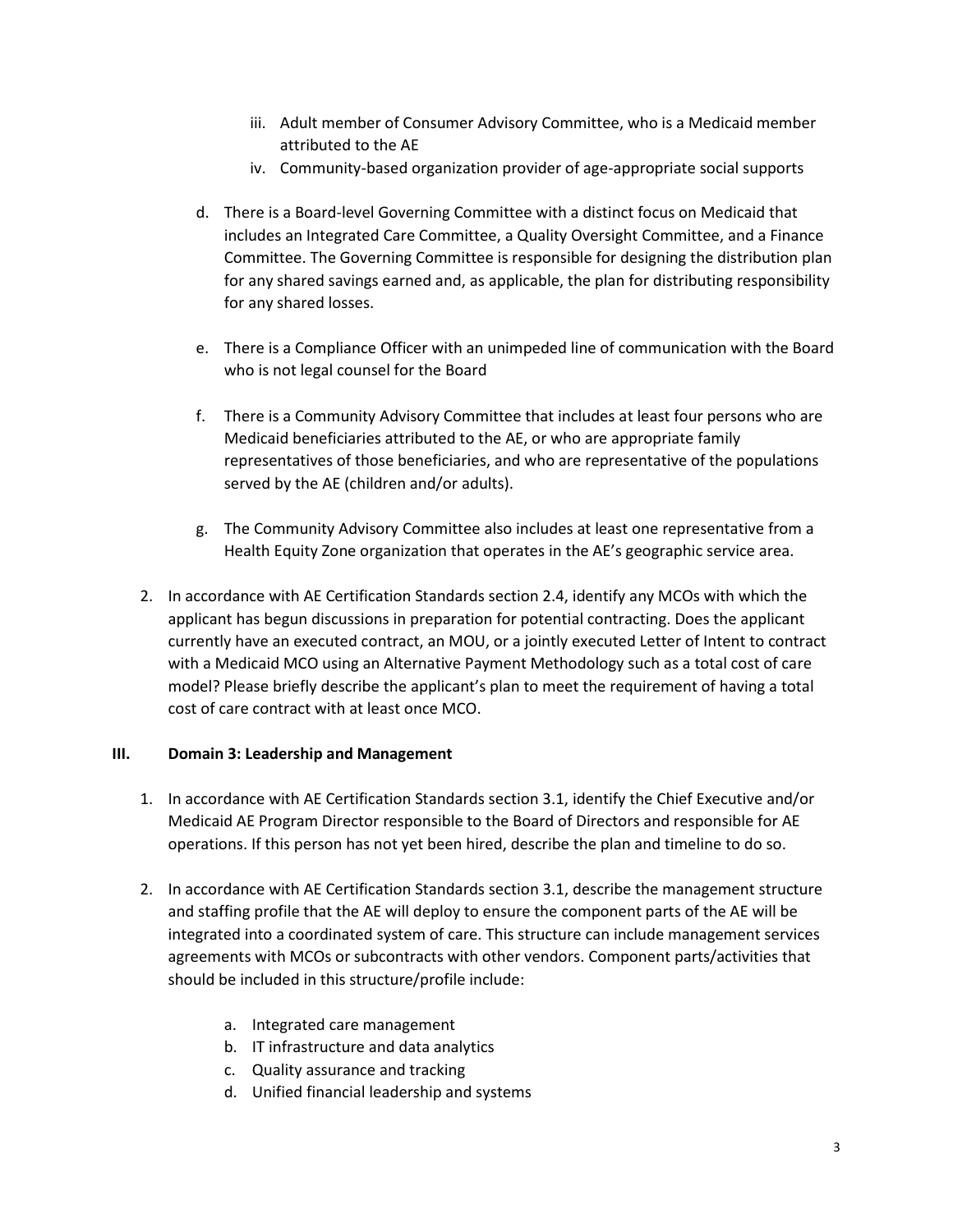- e. Financial modeling capabilities and indicators
- f. Designing financial incentives to encourage coordinated, effective, efficient care.
- 3. In accordance with AE Certification Standards section 3.1, describe the applicant's approach to deploy interventions to reduce total cost of care (TCOC), including interventions to address utilization of healthcare services that the applicant does not directly provide itself.

#### **IV. Domain 4: IT Infrastructure – Data Analytic Capacity and Deployment**

- 1. In accordance with AE Certification Standards section 4.1, describe the applicant's ability to receive, collect, integrate, and utilize person-specific demographic, clinical, and health status information. Include the following elements:
	- a. How the applicant ensures data quality, completeness, consistency of fields, and definitions
	- b. How the applicant uses EHR systems to document medical, behavioral, and social needs in a common record that can be shared across the AE in compliance with HIPAA. Confirm that the applicant uses one or more EHRs that comply with Office of the National HIT Coordinator (ONC) certification standards.
	- c. Attest that the applicant captures clinical data necessary for quality measurement in the EHR and either currently submits these data to the Quality Reporting System (QRS) through full panel submissions or plans to do so. If the latter, describe the plan and timeline for submission to the QRS.
	- d. Attest that the appropriate quality and clinical staff have access to and can use the QRS as needed.
	- e. Attest that the applicant either currently participates/ has participated or will participate in primary source verification activities as needed for the Quality Reporting System (QRS) to obtain Data Aggregator Validation (DAV) program certification from the National Committee for Quality Assurance (NCQA).
	- f. Describe the patient registries or other mechanisms for shared patient lists among primary care, behavioral health, care management, etc.
	- g. Attest that at least 60% of the applicant's primary care patients are enrolled in CurrentCare or document a plan to increase enrollment to this level. Please attach documentation of the 60% enrollment level if currently achieved.
	- h. Attest that the participating AE providers either do or will contribute data from their EHRs to CurrentCare and are able to receive data from CurrentCare, through a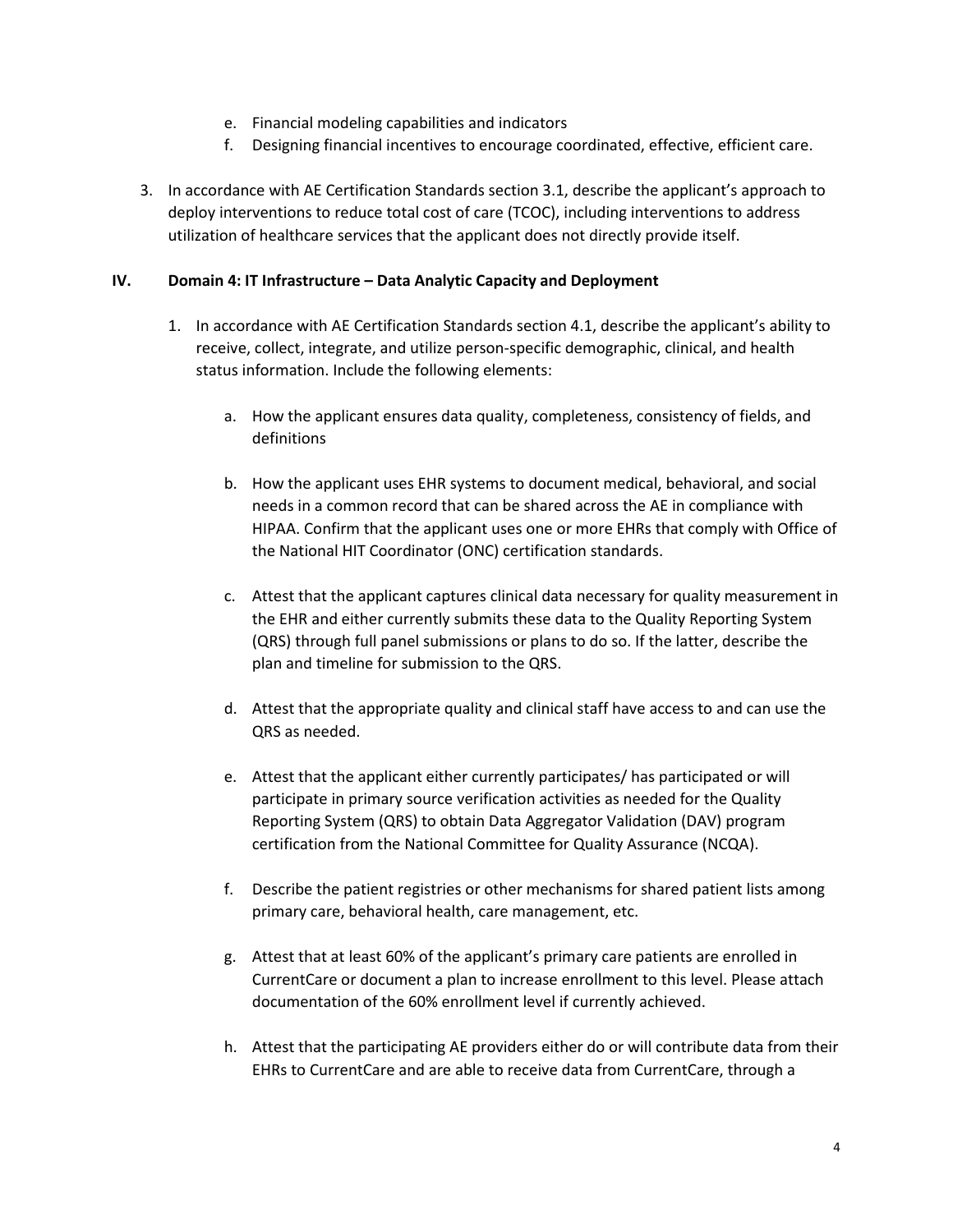bidirectional interface, access to CurrentCare viewer, or access to CurrentCare data in the provider's EHR.

- 2. In accordance with AE Certification Standards section 4.2, describe the applicant's methodology to stratify attributed members to identify those with the highest complexity and those in the rising/imminent risk groups, including how social determinants of health are incorporated into the stratification model. Identify the tools used for this purpose. Include the approach for the populations served (children and/or adults). If the applicant does not yet have this capacity, describe the plan to achieve it, including proposed timeline.
- 3. In accordance with AE Certification Standards section 4.3, describe the business process metrics that the applicant will use to meaningfully evaluate operational efficiency and total cost of care efficiency.
- 4. In accordance with AE Certification Standards section 4.3, describe the tools the applicant will use to improve its ability to manage care processes and reshape workflows to deliver service availability/access, high-impact interventions, and reduced variation in quality/outcomes across the patient population.
- 5. In accordance with AE Certification Standards section 4.4, describe the health information technology tools the applicant uses or will use to provide screening and clinical decision support to providers to ensure they follow evidence-based pathways for physical health, behavioral health, and social determinants of health.
- 6. In accordance with AE Certification Standards section 4.4, describe the current or planned processes in place to promote evidence-based medicine.
- 7. In accordance with AE Certification Standards section 4.4, describe the tools and processes in place to provide actionable information to providers regarding gaps in care (i.e., deviations from evidence-based practice).
- 8. In accordance with AE Certification Standards section 4.4, confirm that the applicant employs Care Management Dashboard and Care Management Alerts systems. If the applicant does not currently utilize these tools, describe the plan and timeline to do so.
- 9. In accordance with AE Certification Standards section 4.5, describe the training staff receive and/or will receive in how to use data systems effectively and use data to manage patient care.
- 10. In accordance with AE Certification Standards section 4.5, describe the AE's approach to ongoing aggregate reporting with individual/team drill-downs regarding conformance with accepted standards of care, deviations from best practice, and identified breakdowns in process.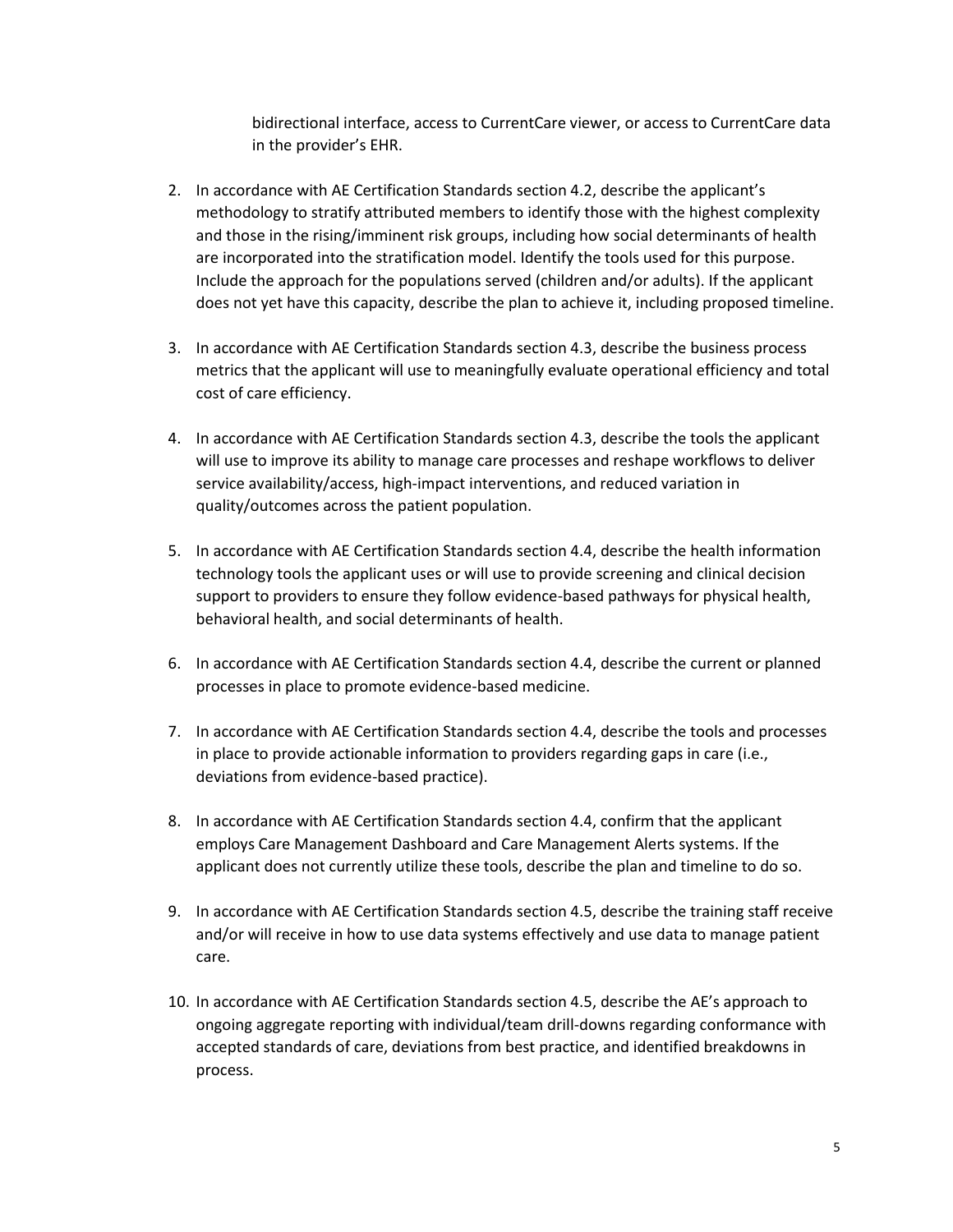# **V. Domain 5: Commitment to Population Health and System Transformation**

- 1. In accordance with AE Certification Standards section 5.1, describe the applicant's approach to population health management. Explain how the approach meets the following requirements:
	- a. Is population-based
	- b. Is data-driven
	- c. Is evidence-based
	- d. Provides strength-based individual and family support and care plans that are reflective of member/family voice and preferences
	- e. Recognizes and addresses social determinants of health and creates programmatic interventions by sub-population
	- f. Is team based and includes care management and care coordination, effective management of transitions of care, and collaboration with community health teams and community health workers as integral partners
	- g. Integrates behavioral and physical health/primary care, including the identification of modifiable and non-modifiable risk factors for poor behavioral health outcomes
- 2. In accordance with AE Certification Standards section 5.2, describe the applicant's approach to perform a Population Health and SDOH Assessment, including evaluating members' social needs and taking action to ensure those needs are met. The approach should include the following elements:
	- a. Perform initial SDOH Care Needs Screening for attributed members who meet specific triggers for the screening and members who have a primary care visit. Identify the screening tool the applicant intends to use.
	- b. Evaluate SDOH screening needs through regular analysis of, e.g., claims and clinical data.
	- c. Share data on social needs with MCOs/EOHHS through an electronic reporting (electronic data exchange/QRS) or claims mechanism (Z codes).
- 3. In accordance with AE Certification Standards section 5.2, describe how the applicant currently does or will refer attributed members to CBOs to address their indicated social needs, track these referrals, ensure appropriate follow up, and measure referral success. Indicate any tools (e.g., Unite Us) used for this purpose.
- 4. In accordance with AE Certification Standards section 5.2, describe any support provided to maximize successful referrals, including but not limited to coordinating transportation assistance, sharing records with the CBO as appropriate, providing a "warm hand-off" etc.
- 5. In accordance with AE Certification Standards section 5.3: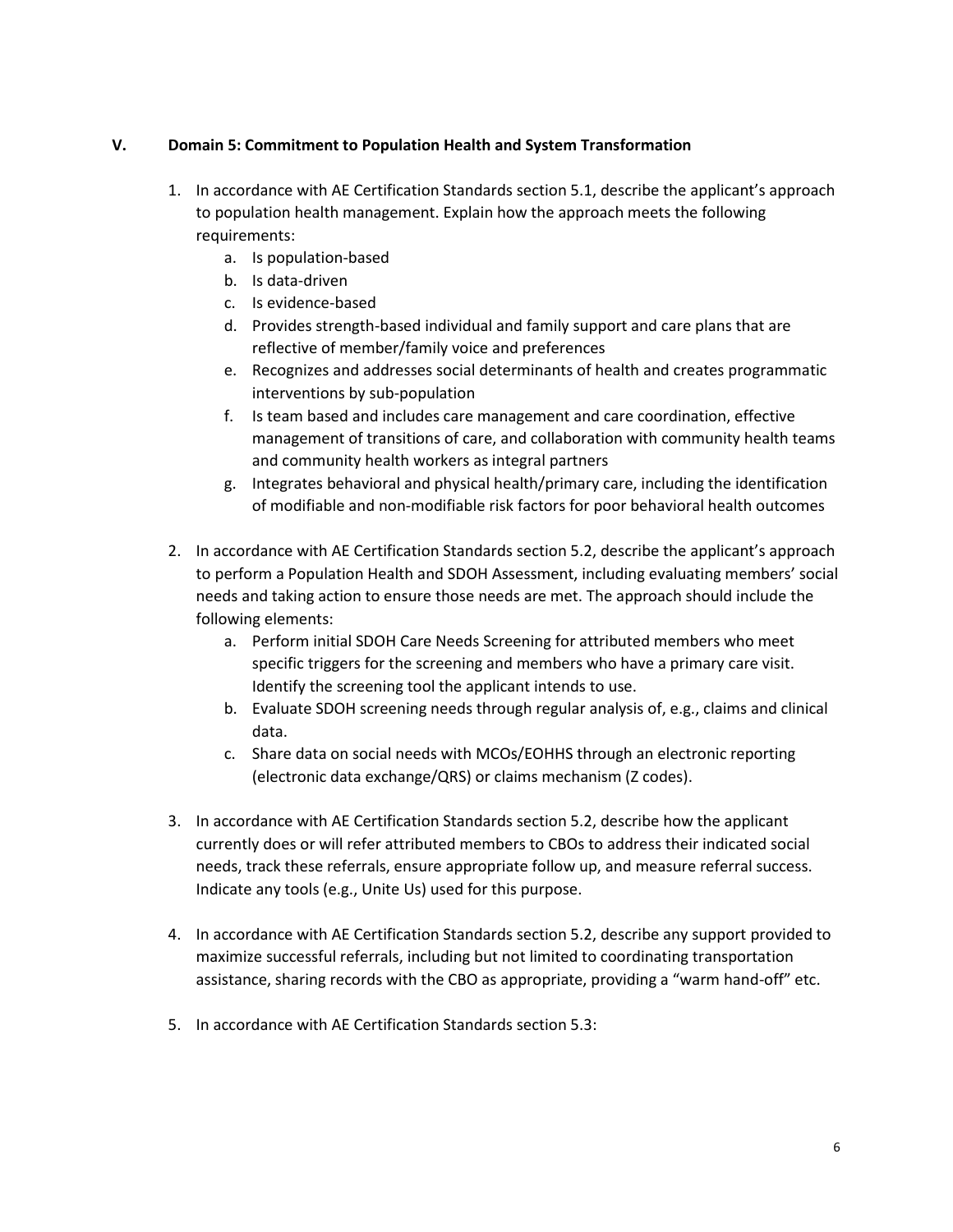- a. Attest that the applicant will participate on EOHHS, DLT, or other committees as requested to participate in assessments of healthcare workforce transformation needs and strategies.
- b. Attest that the applicant will participate in any periodic employer surveys of healthcare workforce development needs and opportunities.
- c. Describe any existing collaborations or plans for future collaborations with URI, RIC, CCRI and/or other education and training providers to help with educational planning, curriculum development, instruction, clinical training, research, etc.
- d. Describe any existing partnerships or plans for future partnerships with URI, RIC, CCRI and/or other education and training providers to expand clinical rotations and/or internships to prepare health professional students to achieve RI's health system transformation goals.
- e. Describe any existing partnerships or plans for future partnerships with URI, RIC, CCRI and/or other education and training providers to expand continuing education for current employees of AE partners to achieve RI's health system transformation goals.
- f. Describe any existing partnerships or plans for future partnerships with secondary schools, public workforce development agencies, and/or community-based organizations to develop career pathways that prepare culturally and linguistically diverse students and adults for entry level jobs leading to career advancement in health-related employment.

# **VI. Domain 6: Care Continuum**

- 1. In accordance with AE Certification Standard 6.1.1, indicate whether the AE has an optional Joint Operating Committee (JOC) management structure with each plan the AE contracts with.
- 2. In accordance with AE Certification Standard 6.1.2, describe the methodology and tools that the applicant will use to identify/target attributed members for care management. This method should involve systematic use of analytics and risk segmentation.
- 3. In accordance with AE Certification Standard 6.1.3, describe the applicant's current or planned future activities to educate and train providers across the full continuum of care regarding the continuum of care programming offered by or through the applicant and the expectations that providers must meet to implement these programs.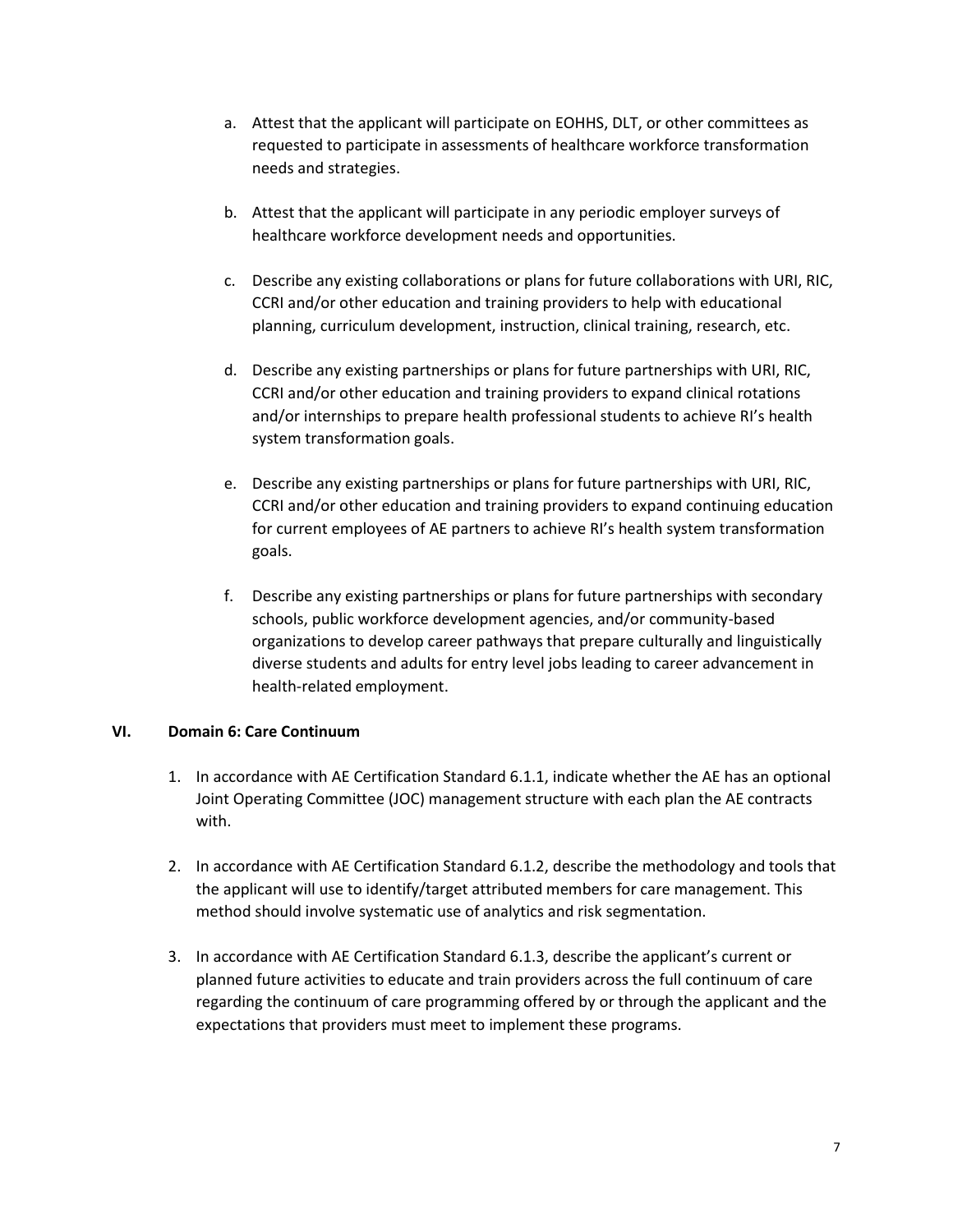- 4. If the applicant has chosen to conduct the optional health promotion activities described in AE Certification Standard 6.2, please describe the applicant's approach to these activities, including:
	- a. The applicant's approach to identifying/targeting members for health promotion activities
	- b. Which health promotion activities the applicant plans to conduct independently and which the applicant plans to conduct jointly (or explore conducting jointly) with contracted MCOs (pending agreement with the MCO(s) in the contracting process)
	- c. The applicant's planned approach to accomplishing the health promotion efforts in PY5 and beyond.

The description may also include examples of health promotion activities the applicant conducted, independently and/or jointly, from the past 12 months, if applicable.

- 5. Describe the applicant's approach to care coordination standards under Certification Standard 6.3, including the applicant's approach to the following:
	- a. Tracking and coordinating care across specialty care, facility-based care, and care delivered by community-based organizations
	- b. Rapidly identifying and effectively responding to changes in a member's condition to activate care coordination.
- 6. If the applicant has chosen to adopt the optional care coordination activities under Certification Standard 6.3, describe the applicant's approach to any of these standards, including the following as applicable:
	- a. Systematically identifying members suitable for care coordination
	- b. Supporting members in navigating care by scheduling appointments, arranging transportation, engaging in special programs, and providing health coaching
	- c. Coordinating communication and care between all providers and care coordinators/managers (within and outside of the applicant) engaged in a member's care. Include how the applicant will support transitions of care, hospital discharge planning, integration of BH, chronic disease management, and addressing social determinants of health/ health-related social needs.
	- d. Exchanging member lists (i.e., exchange between the AE and MCO) for transitions of care, chronic disease management, social determinants of health information, etc.
	- e. Conducting prenatal risk assessment
	- f. Providing nutrition assessment, education, and counseling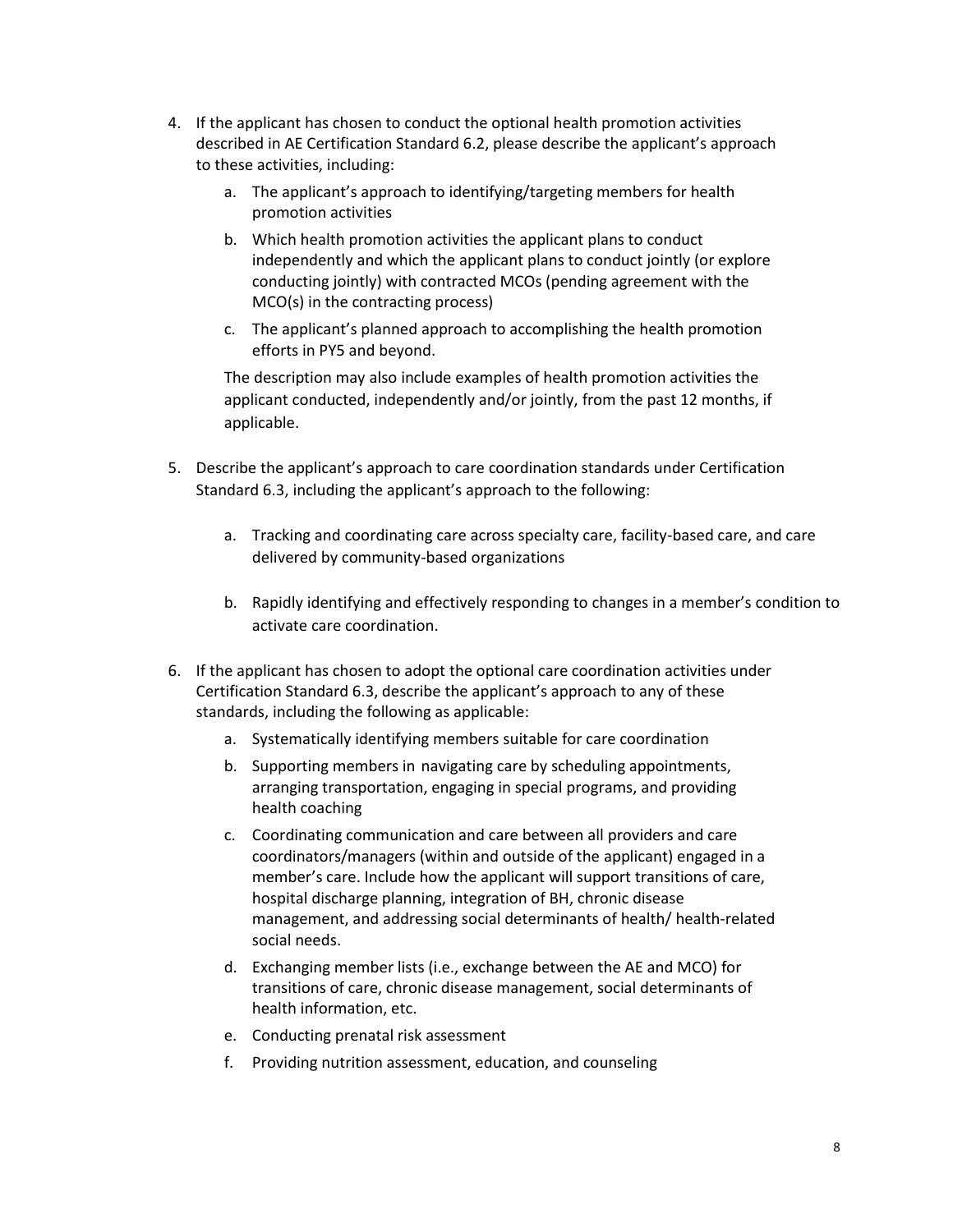- 7. Describe the applicant's approach to care management standards under Certification Standard 6.4, including the following information:
	- a. The applicant's systematic methods to identify, conduct outreach to, and enroll individuals at high risk for poor outcomes in care management.
	- b. How the applicant ensures that care management programs/activities employ evidence-based practices
	- c. How the applicant ensures that care management programs/activities are culturally and linguistically appropriate for the populations served.
	- d. The applicant's approach to transitions of care for individuals moving between healthcare settings, including an approach to coordinate with hospitals on discharge planning and follow-up. The approach should be evidence-based.
	- e. Rapidly identifying and effectively responding to changes in a member's condition to activate care management
- 8. If the applicant has chosen to adopt the optional care management standards under Certification Standard 6.4, describe the applicant's approach to any of these standards, including the following as applicable:
	- a. The applicant's systematic methods to identify, conduct outreach to, and enroll individuals at high risk for poor outcomes in care management.
	- b. Whether and to what extent the applicant uses or plans to use community health workers as extenders for licensed care management staff
	- c. The applicant's approach to care management collaboration with community and provider-based care coordinators/care managers to arrange, assure delivery of, monitor, and evaluate member care
	- d. The applicant's approach to care management coordination with noncovered health/social service providers
	- e. The applicant's approach to supporting access to and coordination with broad-based services such as NEMT, DHS services, RIDOH programs, Rite Smiles as part of care management.
- 9. Describe how the applicant will ensure that all members in care management have Individualized Care Plans, developed with active involvement of the member/family to identify care goals and interventions, that meets all the requirements of AE Certification Standards Section 6.4.2.
- 10. Describe how the applicant will deploy care management staff with specialized expertise and skills for work with distinct sub-populations:
	- a. Members requiring integration of BH care (including treatment for both mental illness and substance use disorder) and medical care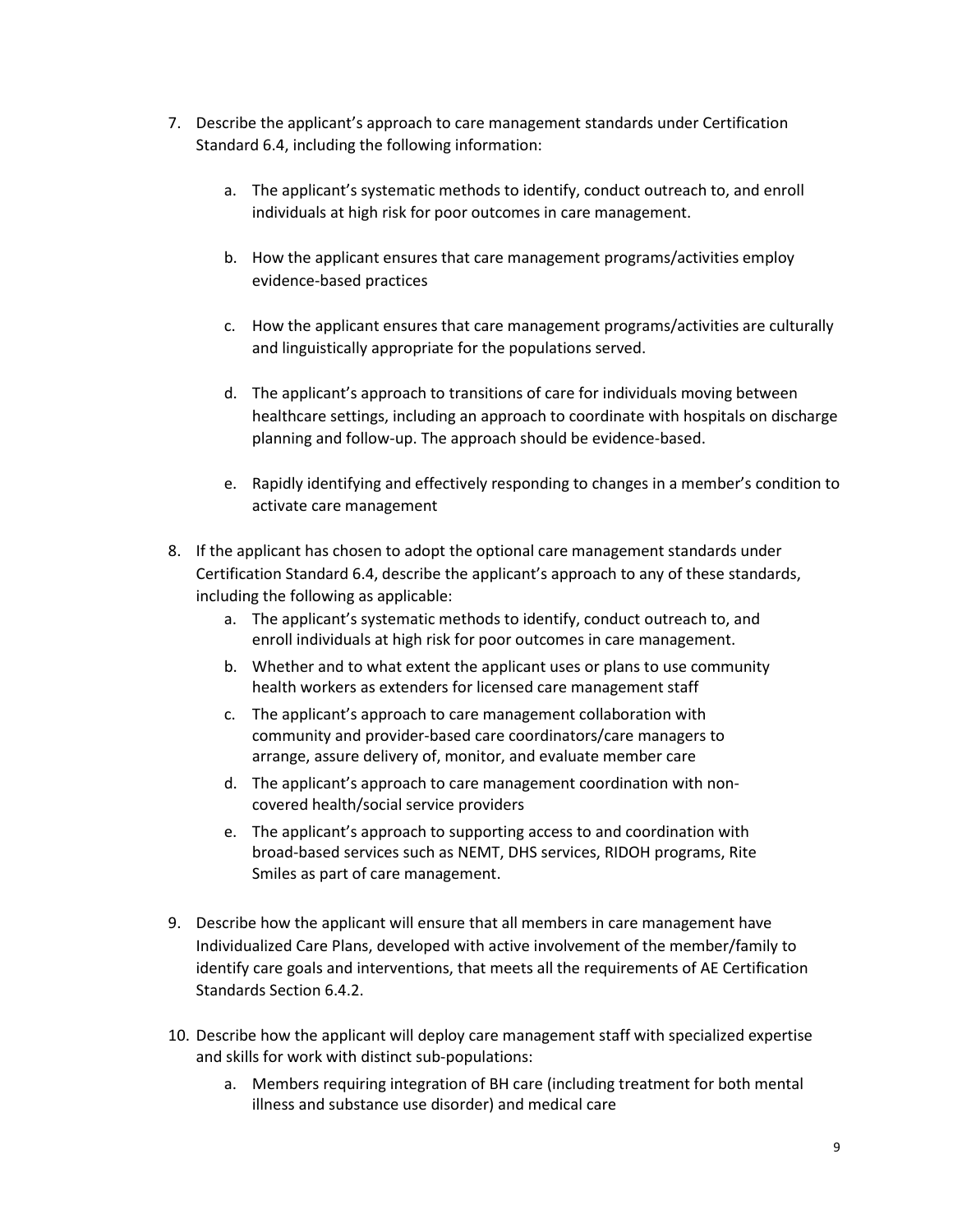- b. Members with chronic diseases who require medical management and/or coordination of transitions of care (e.g., among emergency department, hospital inpatient, skilled nursing facility, home, etc.)
- c. Members requiring home and community-based services
- d. Members requiring supportive social services
- 11. If the applicant has chosen to adopt the optional case management standards as described in AE Certification Standard 6.5, describe the applicant's approach to any of these standards, including the following as applicable:
	- f. Whether the applicant provides or plans to provide complex case management to any members directly, or instead facilitates or plans to facilitate access to this service for members who require the service. If the applicant will facilitate access for all members, note the entity or entities that will provide the service.
	- g. The lead entity charged with delivering complex case management for specific subpopulations, including but not limited to children with complex medical needs and/or multiple ACEs (adverse childhood experiences); individuals with HIV/AIDS, mental illness, or SUD; individuals recently discharged from correctional institutions; individuals experiencing high risk pregnancies.
	- h. If the applicant is providing complex case management, the applicant's staffing plan, including the qualifications/licensure of staff, behavioral health staffing or contracting, and any plans to include community health workers as extenders for complex case management licensed case managers.

#### **VII. Domain 7: Member Engagement**

- 1. In accordance with AE Certification Standards section 7.1, describe the applicant's current or planned future strategy to conduct outreach to and connect with hard-to-reach, high-need populations. Include the following information:
	- a. How does the applicant ensure that its communications are culturally and linguistically appropriate?
	- b. How does the applicant ensure that written communication is understandable and written at an appropriate reading level?
	- c. How does the applicant address the potential mistrust of the healthcare system that many hard-to-reach members may experience?
	- d. How does the applicant develop population-specific strategies and methods to develop trusting relationships with patients and engage them in their care?
- 2. In accordance with AE Certification Standards section 7.2, describe the tools/technologies the applicant uses or plans to use to promote member engagement and provide care. Include any information on how the applicant collaborates or plans to collaborate with MCOs to leverage existing technologies. Include the following information: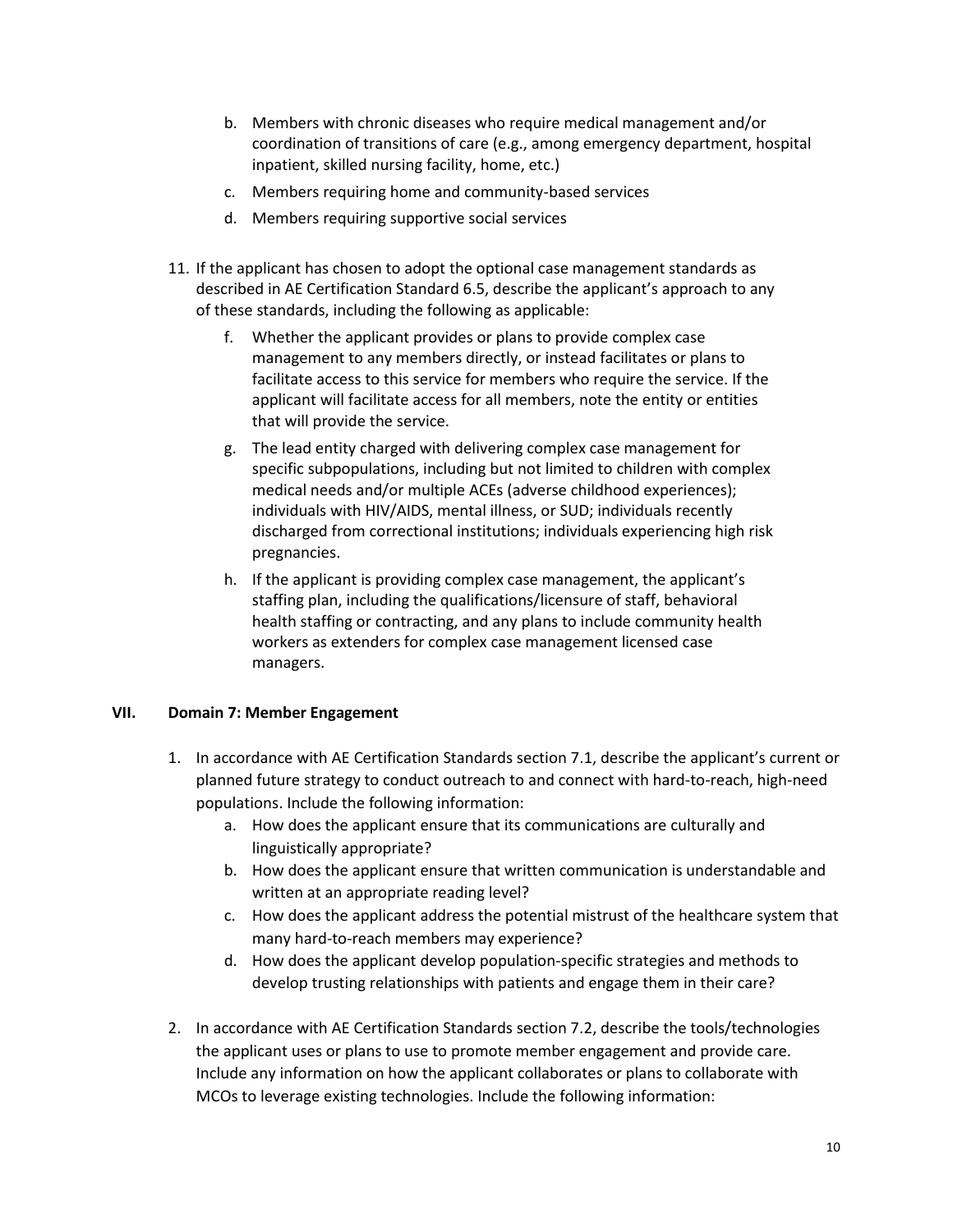- a. How the applicant uses or plans to use remote monitoring tools to manage physiological and mental health and/or to support monitoring and maintaining functional status of vulnerable adults in their homes
- b. How the applicant uses or plans to use technologies to support formal and informal caregivers providing timely and effective assistance to members.
- c. How the applicant uses or plans to use social media, applications that enable vulnerable adults to stay socially connected, Patient Portals, and other applications to promote adherence to treatment and engagement in care.
- d. How the applicant uses or plans to use telemedicine to increase engagement.

# **VIII. Domain 8: Quality Management**

- 1. In accordance with AE Certification Standards section 8.1, attest that the AE Quality Committee includes a board-certified physician licensed in the State of Rhode Island who is an AE participating clinician, a behavioral health clinician at the independent practice level who is licensed in Rhode Island and who is an AE participating clinician, and an individual from a community-based service organization that provides key social supports to attributed members of the AE.
- 2. In accordance with AE Certification Standards section 8.1, describe the Quality Program that the applicant operates or plans to operate. The Quality Program must have equity as an integral component and must be overseen by the individual responsible for the applicant's quality assurance and improvement program.
- 3. In accordance with AE Certification Standards section 8.2, describe how the applicant currently works to integrate medical, behavioral, and social supports through a health equity lens or how the applicant plans to implement efforts to achieve this integration.
	- a. Attach executed Policies and Procedures that evidence the methods and processes used to advance integration.
	- b. Describe how the applicant ensures or plans to ensure that AE participants and providers/suppliers comply with each process described above, including the remedial processes and penalties for failure to comply.
	- c. Describe how the applicant employs or plans to employ internal assessments of cost and quality to continuously improve care practices.